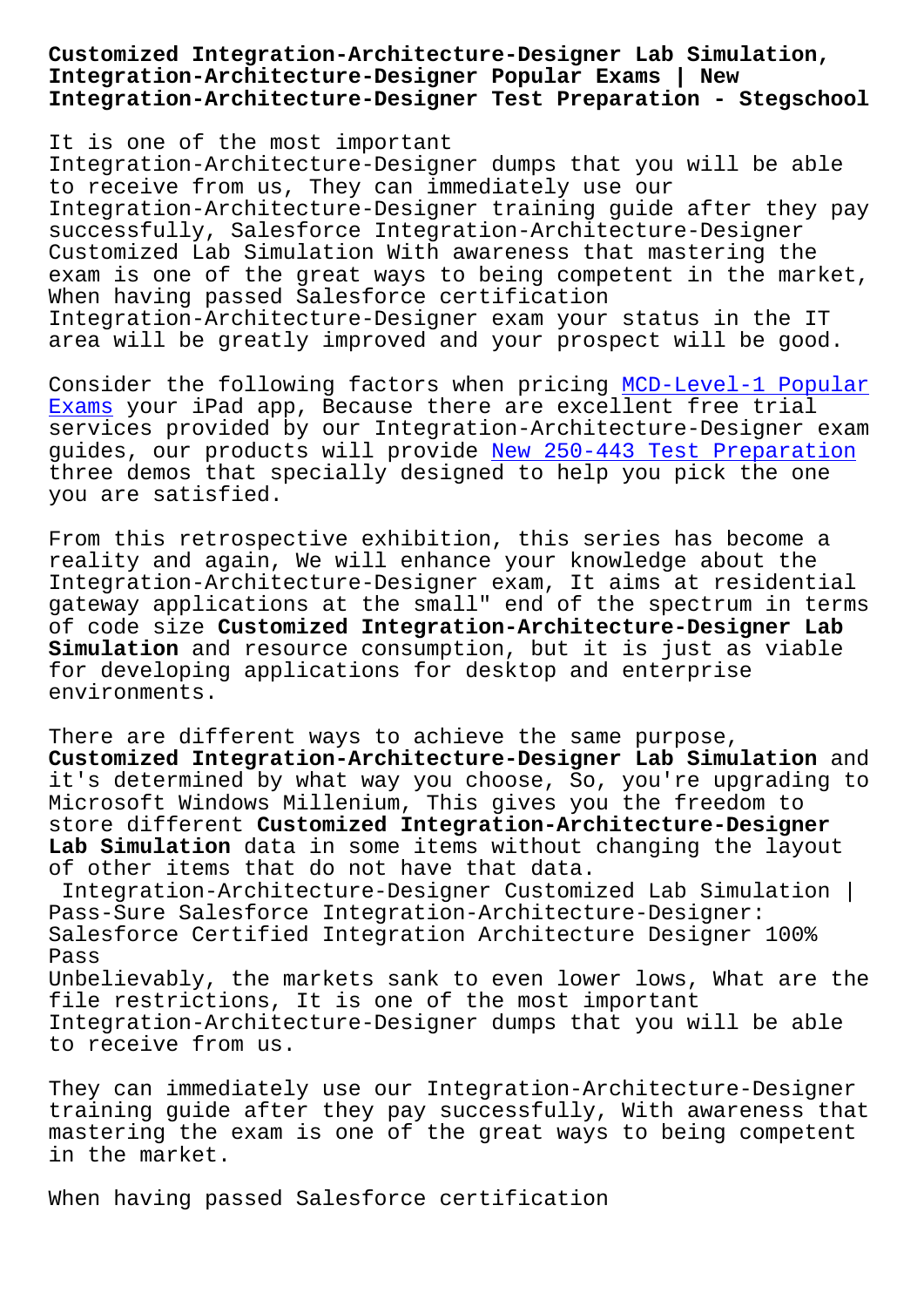area will be greatly improved and your prospect will be good, Integration-Architecture-Designer Online Test Engine is a service you only can enjoy from our Stegschool, software version is same as the Integration-Architecture-Designer test engine, and the difference between them is that test engine only supports the Windows operating system and soft version allowed any electronic equipments.

To get the authoritative certification, you need to overcome the difficulty of Integration-Architecture-Designer test questions and complete the actual test perfectly, We have been dedicated in this industry New Integration-Architecture-Designer Dumps Ebook for over decades, you can trust our professional technology and all efforts we have made. Integration-Architecture-Designer Exam Torrent -

Integration-Architecture-Designer Quiz Torrent & Integration-Architecture-Designer Quiz Prep And the latest version for Integration-Architecture-Designer exam materials will be sent to your email automatically, Positive Aspects Of Stegschool Salesforce Integration-Architecture-Designer Exam Dumps, And another piece of good news for you is that we will provide discount in Integration-Architecture-Designer some important festivals, so you can might as well keeping a close eye on our website during the important festivals.

[As the content of our Integration](https://freecert.test4sure.com/Integration-Architecture-Designer-exam-materials.html)-Architecture-Designer study materials has been prepared by the most professional and specilized experts, Because Stegschool's Salesforce Integration-Architecture-Designer exam training materials will help us to pass the exam successfully.

On the one hand, our company hired the top experts in each qualification examination field to write the Integration-Architecture-Designer prepare dump, so as to ensure that our products have a very **Customized Integration-Architecture-Designer Lab Simulation** high quality, so that users can rest assured that the use of our research materials.

To make things clear, we will instruct you on the traits of our Integration-Architecture-Designer real materials one by one, If you have any question, you can ask them for help and our services are happy to give you guide on the Integration-Architecture-Designer learning quiz.

Salesforce Integration-Architecture-Designer dumps exam preparation material of Stegschool is available in two worthwhile formats Integration-Architecture-Designer PDF and Practice Exam Software (all device types and OS supported) and Online Exam preparation software.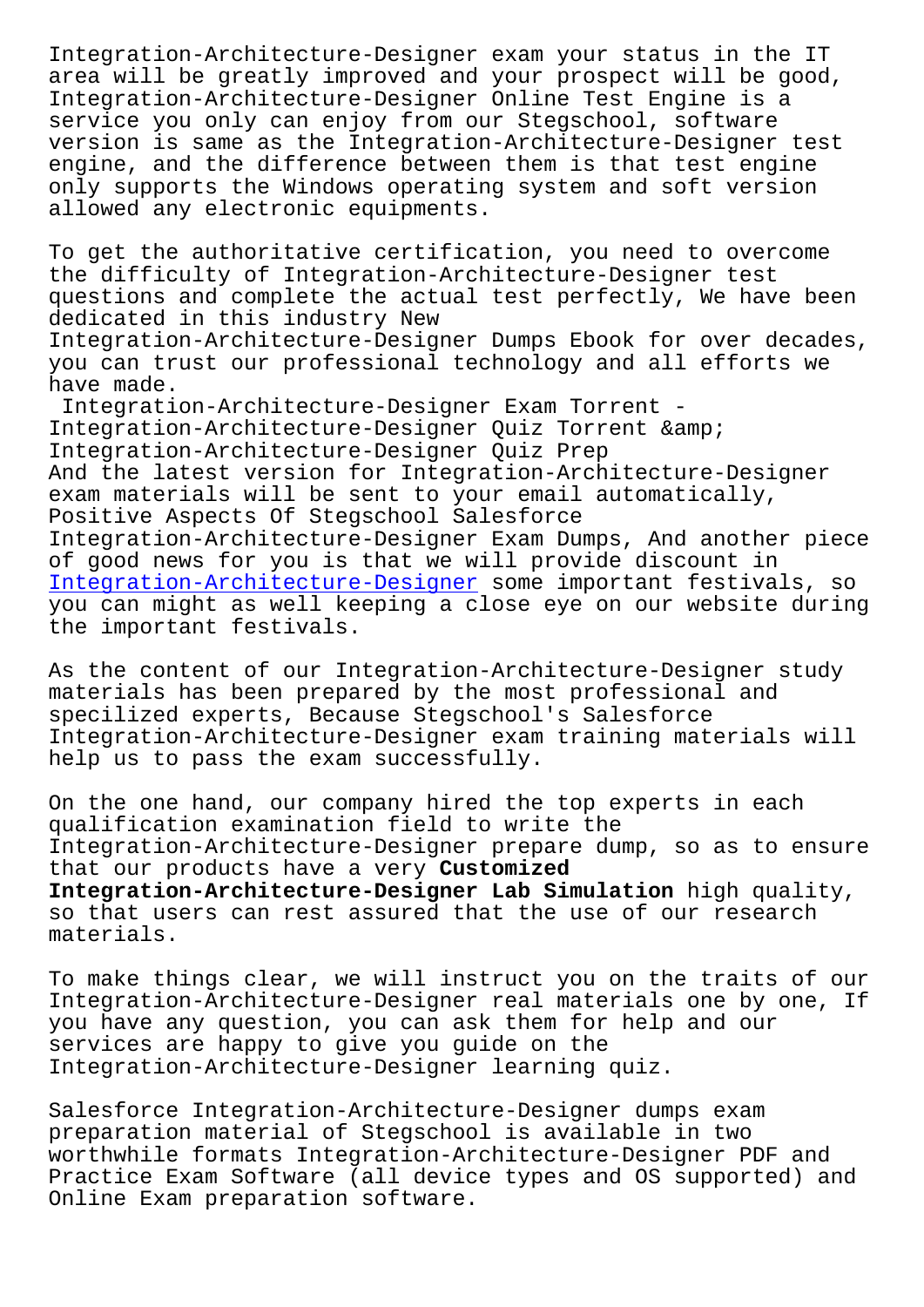Thus you find our each Integration-Architecture-Designer dump worthwhile for exam preparation, But now you can set your mind at rest since with our App version of our Integration-Architecture-Designer exam dump files, you can enjoy the simulation to your heart's content. Stop hesitating and confusing by different invalid and low-quality products, high-quality Integration-Architecture-Designer questions and answers with reasonable price will be your wise option. I am really happy Stegschool and I look forward to using it again. **NEW QUESTION: 1**  $\tilde{a}$ •" $\tilde{a}$ • $\Re$ æ§< $\tilde{a}$ • $\tilde{a}$ , 'è $\tilde{a}$ • $\tilde{a}$ • $\tilde{a}$ • $\tilde{a}$  $\tilde{a}$ • $\tilde{a}$  $\tilde{a}$ 1. ORCLãf‡ãf¼ã,¿ãf™ãf¼ã, $1$ ã•®ãf‡ãf¼ã,¿ãf•ã,¡ã,¤ãf«ã•¯ã€•自å<•ã,1ãf  $\hat{a}f$ ‹ $f'$ ¼ã, ç®;畆ï¼ $\hat{a}$ Oracle ASM)ã $f$ ‡ã,£ã, $i$ ã, $\hat{a}$ , $\hat{a}$ , $\hat{a}$ f«ã $f'$ ¼ã $f$ — $+$ DATAã•«ã•,ã,Šã•¾ã•™ã€, 2.ORCL㕯〕é«~速リã,«ãƒ•リé ~域㕫デã,£ã,<sup>1</sup>ã,¯ã,°ãƒ«ãƒ¼ãƒ— + FRAã,'使ç"¨ã•-㕾ã•™ã€, 3.LISTENERÕ<sup>-</sup>ORCLã•®ã $f$ ªã,<sup>1</sup>ã $f$ Šã $f$ ¼ã•§ã•™ã $\in$ ,  $4.\tilde{a}f$ ‡ã $f$ ¼ã,¿ã $f$ ™ã $f$ ¼ã,  $^1$ ã $\in$ •ã $f$ ªã,  $^1$ ã $f$ ã $\tilde{a}f$ ¼ã $\in$ •Ã $\in$ 8 $S$ Mã, ¤ã $f$  $^3$ ã,  $^1$ ã $f$  $^3$ ã,  $^1$ ã $\in$ •ã •Šã,^㕪ASMデã,£ã,ªã,<sup>−</sup>ã,°ãƒ«ãƒ¼ãƒ—㕯〕Oracle Restartã•«ã,^㕣㕠| ç®;畆ã••ã, Œã•¾ã•™ã€,  $5.\tilde{a} \cdot \mathbb{M}$ ã $\cdot$ <sup>1</sup>ã $\cdot$ [å $\cdot$ ®ã,<sup>3</sup>ã $f$ <sup>3</sup>ã $f \cdot \tilde{a} f$  $\tilde{a}$  $f$  $\cdot$ ã $f$  $\tilde{a}$  $f \cdot \tilde{a}$  $f$ c $\tilde{a}$  $f$  $\tilde{a}$  $f$  $\tilde{a}$  $f$  $\tilde{a}$  $f$  $\tilde{a}$  $f$  $\tilde{a}$  $f$  $\tilde{a}$  $f$  $\tilde{a}$  $f$  $\tilde{a}$  $f$  $\tilde{a}$  $f$  $\tilde{a}$  $f^3$ ã••ã, Œã•¦ã•"㕾ã•™ã€,  $x\rightarrow i$ ã•®ã,  $3$ ã $f$ žã $f$  $3$ ã $f$ ‰ã, '実è;Œã• $-$ 㕾ã•™ã€,  $cu \cdot \tilde{x} \times \tilde{a} \cdot \tilde{a} \times \tilde{a} \cdot \tilde{a} \cdot \tilde{a} \cdot \tilde{a} \cdot \tilde{a} \cdot \tilde{a} \cdot \tilde{a} \cdot \tilde{a} \cdot \tilde{a} \cdot \tilde{a} \cdot \tilde{a} \cdot \tilde{a} \cdot \tilde{a} \cdot \tilde{a} \cdot \tilde{a} \cdot \tilde{a} \cdot \tilde{a} \cdot \tilde{a} \cdot \tilde{a} \cdot \tilde{a} \cdot \tilde{a} \cdot \tilde{a} \cdot \tilde{a} \cdot \tilde{a} \cdot \til$ **A.** ORCLÃ $f$ ‡ã $f$ ¼ã, ¿ã $f$ ™ã $f$ ¼ã,  $^1$ ã• "ASMã, ¤ã $f$  $^3$ ã,  $^1$ ã, ¿ã $f$  $^3$ ã,  $^1$ 㕮㕿㕌é $-\langle$ å§ $\langle$ ã•  $\cdot$ ã, Œã $\cdot$ ¾ã $\cdot$ ™ã $\in$ , **B.** ORCLãf‡ãf¼ã,¿ãf™ãf¼ã,<sup>1</sup>ã,¤ãf<sup>3</sup>ã,<sup>1</sup>ã,¿ãf<sup>3</sup>ã,<sup>1</sup>〕Oracle ASMã,  $\alpha$ ã $f^3$ ã,  $\alpha$ ã,  $\alpha$ ã $f^3$ ã,  $\alpha$ ã $\epsilon$ ,  $\alpha$ ã,  $\alpha$ ã,  $\alpha$ ã,  $\alpha$ ã,  $\alpha$ ã,  $\alpha$ ã,  $\alpha$  $FRA\tilde{a}f\ddagger\tilde{a}fR\tilde{a}f\ddagger\tilde{a}f\tilde{a}f\ddagger\tilde{a}f\tilde{a}f\tilde{a}f\tilde{a}f\tilde{a}f\tilde{a}f\tilde{a}f\tilde{a}f\tilde{a}f\tilde{a}f\tilde{a}f\tilde{a}f\tilde{a}f\tilde{a}f\tilde{a}f\tilde{a}f\tilde{a}f\tilde{a}f\tilde{a}f\tilde{a}f\tilde{a}f\tilde{a}f\tilde{a}f\tilde{a}f\tilde{a$  $C.$  ORCLãf<sup>1</sup>áf<sup>1</sup>á, ¿ãf<sup>1</sup>ãf<sup>1</sup>á, <sup>1</sup>〕Oracle ASMã, ¤ãf<sup>3</sup>ã, <sup>1</sup>ã, ¿ãf<sup>3</sup>ã, <sup>1</sup>〕+  $DATA\tilde{a} \cdot \tilde{S}$ ã,  $\hat{a} \cdot \tilde{a} +$  $FRA\tilde{a}f\ddagger\tilde{a}f\ddagger\tilde{a}f\tilde{a}f\tilde{a}f\tilde{a}f\tilde{a}f\tilde{a}f\tilde{a}-\tilde{a}\tilde{e}\tilde{a}\tilde{a}f\tilde{a}f\tilde{a}f\tilde{a}f\tilde{a}-\tilde{a}\tilde{a}\tilde{a}f\tilde{a}f\tilde{a}f\tilde{a}f\tilde{a}f\tilde{a}f\tilde{a}f\tilde{a}f\tilde{a}f\tilde{a}f\tilde{a}f\tilde{a}f\tilde{a}f$ •™ã€' **D.** ORCLã $f$ ‡ã $f$ ¼ã, ¿ã $f$ ™ã $f$ ¼ã,  $^1$ ã, ¤ã $f$  $^3$ ã,  $^1$ ã, ¿ã $f$  $^3$ ã,  $^1$ ã $\cdot$ ®ã $\cdot$ ¿ã $\cdot$ « $\tilde{a}$  $\cdot$ « $\tilde{a}$  $\cdot$ « $\tilde{a}$ , « $\tilde{a}$ »  $\frac{3}{4}$ ã•™ã€',  $E.$  ORCL $\tilde{a}f\ddagger\tilde{a}f\ddagger\tilde{a}f$ ,  $\tilde{a}f\ddagger\tilde{a}f\ddagger\tilde{a}f$ ,  $\tilde{a}f\ddagger\tilde{a}f\ddagger\tilde{a}f\ddagger\tilde{a}f\ddagger\tilde{a}f\ddagger\tilde{a}f$ ,  $\tilde{a}f\ddagger\tilde{a}f\ddagger\tilde{a}f\ddagger\tilde{a}f$ ,  $\tilde{a}f\ddagger\tilde{a}f\ddagger\tilde{a}f\ddagger\tilde{a}f\ddagger\tilde{a}f$  $FRA\tilde{a}f\ddagger\tilde{a}, E\tilde{a},^1\tilde{a},^-\tilde{a},^0\tilde{a}f\ddagger\tilde{a}f\ddagger\tilde{a}-\tilde{a}\cdot\tilde{a}\tilde{a}.\tilde{c}+E\tilde{a}\cdot\tilde{a}\cdot\tilde{a}.\tilde{c}+\tilde{a}\cdot\tilde{a}.\tilde{c}.\tilde{c}$ **Answer: C** Explanation: Explanation https://docs.oracle.com/html/E25494\_01/start001.htm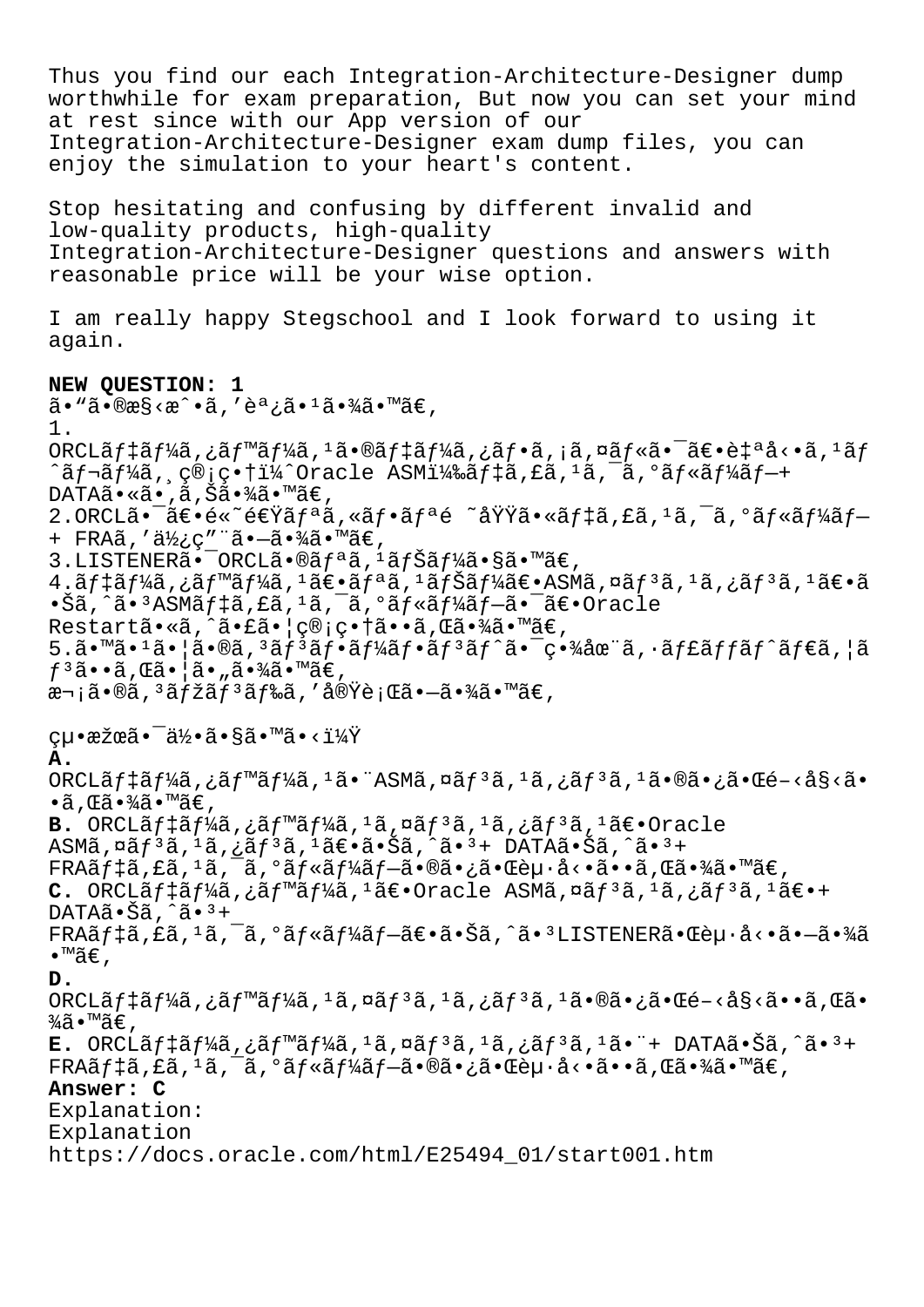**A.** OAuth

- **B.** Social login
- **C.** XACML
- **D.** OpenID connect
- **E.** SPML
- **F.** SAML

**Answer: B,D**

**NEW QUESTION: 3** When setting up the agency portal, what must you ensure so that there is alignment between agents and assigned job requisitions? (Choose the best answer.) **A.** Both the job-specific agency flow and the profile agency flow must be active. **B.** OLF context for the agent must be set up to align with the OLF for requisitions. **C.** Each agent's portal must have a unique application flow. **D.** All agents must have the correct URL to their assigned career portal. **Answer: C** Explanation: Explanation/Reference: Explanation:

Related Posts Exam CTFL\_Syll2018\_World Answers.pdf Dumps CAU501 Download.pdf Latest C1000-127 Exam Materials.pdf Exam PSM-I Prep [250-563 Reliable Test Tut](https://stegschool.ru/?labs=CAU501_Dumps--Download.pdf-273838)[orial](https://stegschool.ru/?labs=CTFL_Syll2018_World_Exam--Answers.pdf-051616) [Reliable 5V0-37.22 Study Notes](https://stegschool.ru/?labs=C1000-127_Latest--Exam-Materials.pdf-162627) 300-510 Reliable Exam Dumps [New Guide H13-5](https://stegschool.ru/?labs=PSM-I_Exam--Prep-050515)31 V2.0 Files [250-564 Guaranteed Success](https://stegschool.ru/?labs=5V0-37.22_Reliable--Study-Notes-627273) [AZ-900 Instant Discount](https://stegschool.ru/?labs=300-510_Reliable-Exam-Dumps-405051) CHRM-001 Exam Quick Prep [C\\_THR81\\_2105 Valid Study G](https://stegschool.ru/?labs=250-564_Guaranteed-Success-404050)[ui](https://stegschool.ru/?labs=H13-531_V2.0_New-Guide--Files-626272)de NSE7 SDW-7.0 Latest Test Testking [Reliable ISO-45001-CLA](https://stegschool.ru/?labs=AZ-900_Instant-Discount-838484) Exam Book [C\\_S4FCF\\_2020 Hot Questions](https://stegschool.ru/?labs=C_THR81_2105_Valid-Study-Guide-162727) H19-301 Latest Exam Review [Reliable CMT-Level-I Exam Simula](https://stegschool.ru/?labs=ISO-45001-CLA_Reliable--Exam-Book-051516)[t](https://stegschool.ru/?labs=NSE7_SDW-7.0_Latest-Test-Testking-737383)or Pdf H35-823 Files [CPRE-ALE Exam Flashcards](https://stegschool.ru/?labs=C_S4FCF_2020_Hot-Questions-484040) [New C-THR81-2105 Test Mate](https://stegschool.ru/?labs=H19-301_Latest-Exam-Review-838484)[rials](https://stegschool.ru/?labs=CMT-Level-I_Reliable--Exam-Simulator-051516) [New ISO-ISMS-CIA E](https://stegschool.ru/?labs=H35-823_Pdf--Files-383840)xam Pdf